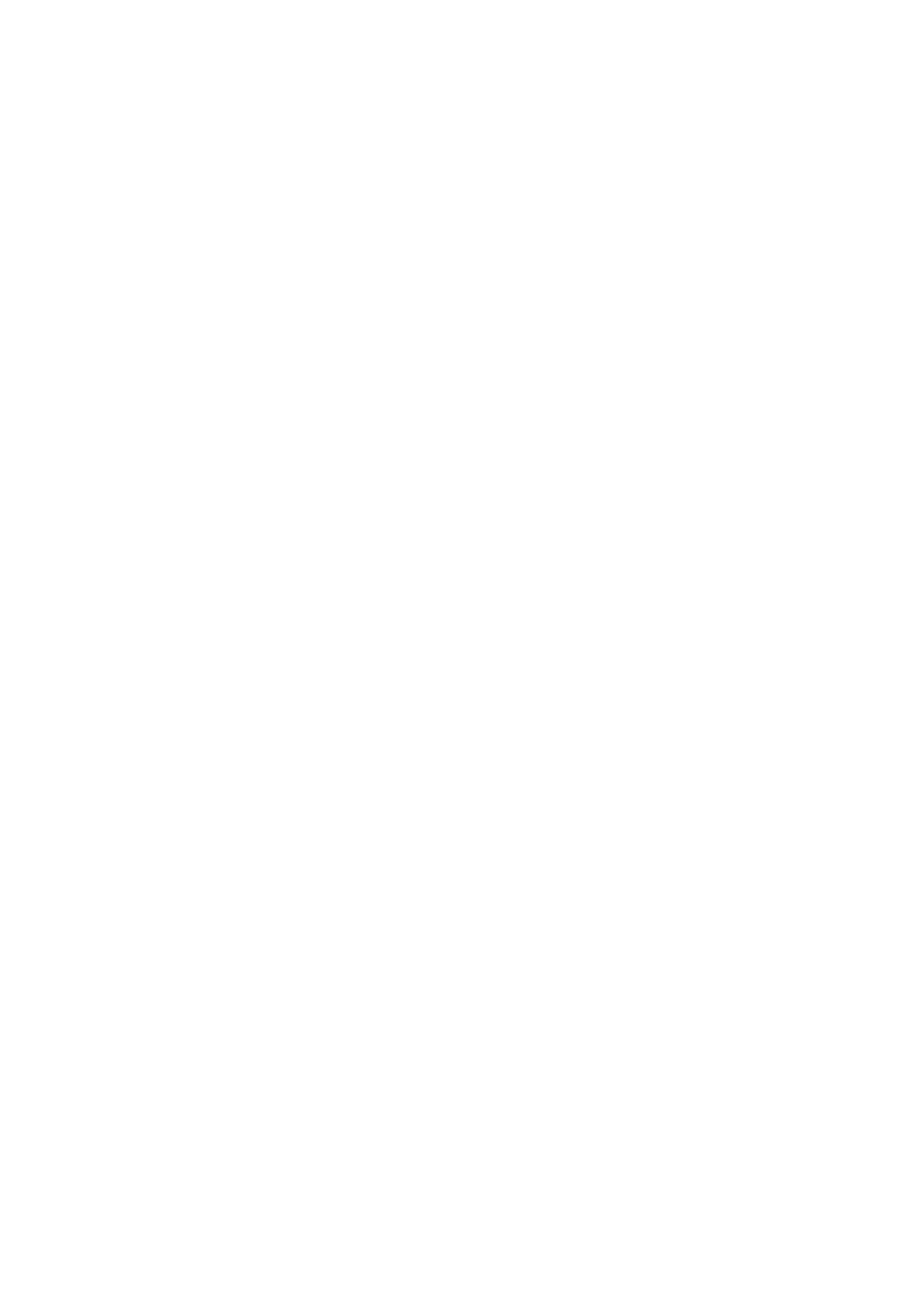- Kantorovich E 'Israel/Palestine: The ICC's unchartered territory' (2013) 11 JICJ 979-999.
- Meloni C 'The Gaza Situation as a Test Bench for International Justice' 2012 *JICJ* 163- 176.
- Mendes E 'Statehood and Palestine for the Purpose of Article 12(3) of the ICC Statute: A Contrary Perspective' (2010) *SSRN* 1-50.
- Pellet A 'The Palestinian Declaration and the Jurisdiction of the International Criminal Court' (2010) 8 *JICJ* 981-999.
- Policy Paper 'Gaza and the Two-State Solution' (2010) *Palestine-Israel Journal* 5-7.
- **Quigley J 'The Palestine Declaration to the International Criminal Court: The Statehood Issue' (2009) 35** Shaw M 'The Article 12 (3)  $\|\cdot\|$   $\|\cdot\|$   $\|\cdot\|$   $\|\cdot\|$  inian Authority, The International Criminal Court and Interna<sub>UNIVERSITY of the</sub> 301-324.
- Stahn, Mohamed & El Zeid $\mathbf{W}\mathbf{F}\mathbf{S}\mathbf{T}\mathbf{F}\mathbf{R}\mathbf{N}\mathbf{R}$  in  $\mathbf{G}\mathbf{M}\mathbf{F}\mathbf{F}$  Criminal Court's Jurisdiction Revisited' (2005) 43 *AJIL* 421-431.
- Zimmermann A 'Palestine and the International Criminal Court Quo Vadis; Reach and limits of declarations under Article 12(3)' (2013) 11 *JICJ* 303-329.

## **IV. Theses**

 Ashour I *Does the Blockade of Gaza Constitute Genocide?* (Unpublished LLM Research Paper, University of the Western Cape, 2013).

## **V. News Paper Articles**

 Al-Mughrab N 'Hamas backs Palestinian push for ICC Gaza war crimes probe' *Reuters* 23 August 2014.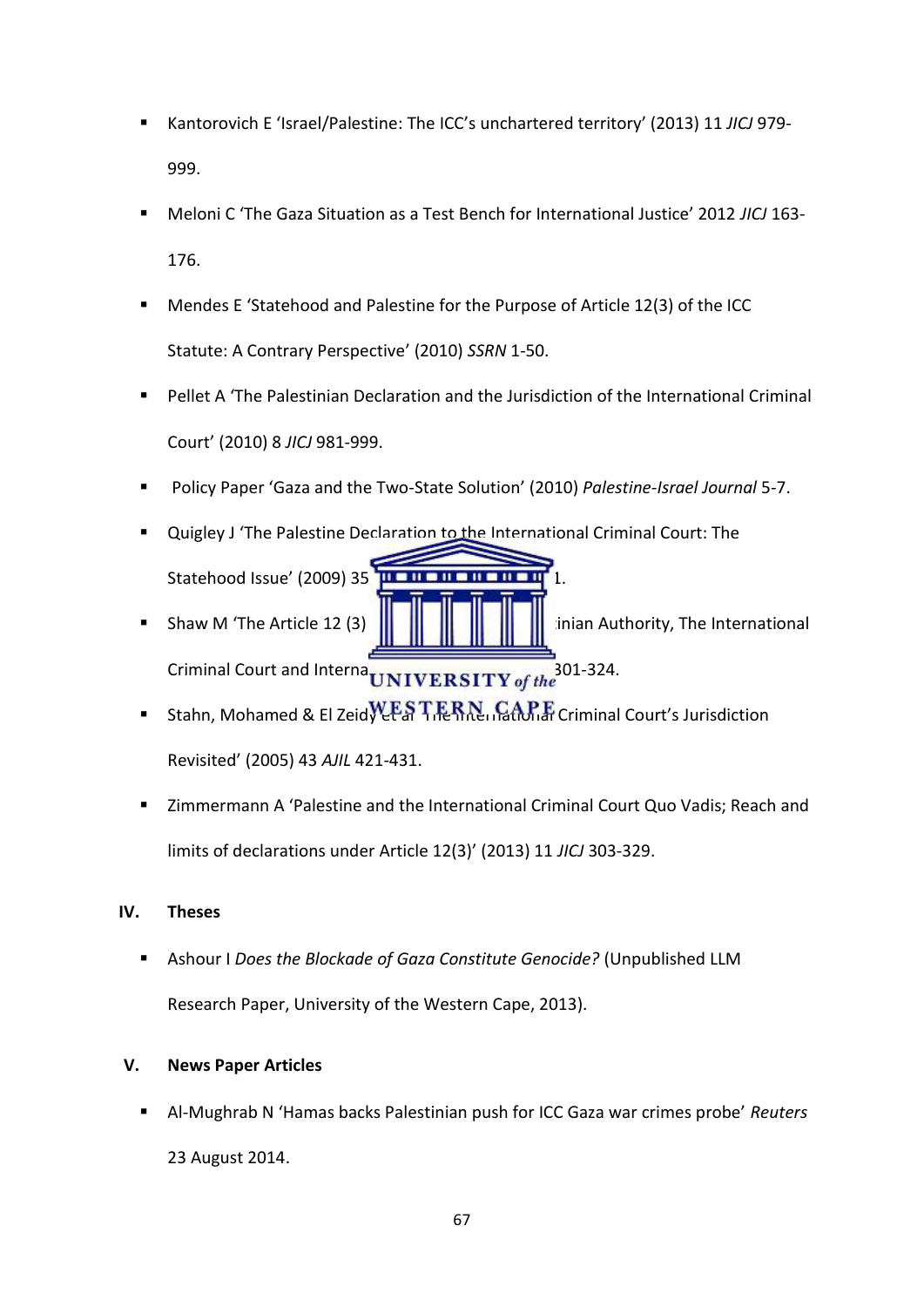- Beaumont P 'Palestinian Unity Government of Fatah and Hamas Sworn in' *The Guardian* 2 June 2014.
- Hartman B '50 days of Israel's Gaza operation, Protective Edge by the numbers' *The Jerusalem Post* 28 August 2014.

## **VI. Others**

- AMICC *Communication to the ICC Concerning the Situation in Gaza* (2009).
- **ICC Discussion Paper International Criminal Court Nomination and Election of Judges** (2002).
- Levy J *The ICC as a Bargaining Chip in the Israel-Palestine Negotiations? AMICC*

(2014).

- $11 11 11 11$  UNOCHA 'Occupied Palestinian Territory: Gaza Emergency Situation Report' (2014) 2.
- Weiss & Ahmed *Political implications of the Palestinian Accession to UNESCO* (2011). **WESTERN CAPE**

## **VII. Internet Sources**

- Ambos K 'Palestine, UN Non-Member Observer Status and ICC Jurisdiction, available at [http://www.ejiltalk.org/palestine-un-non-member-observer-status-and-icc](http://www.ejiltalk.org/palestine-un-non-member-observer-status-and-icc-jurisdiction/)[jurisdiction/](http://www.ejiltalk.org/palestine-un-non-member-observer-status-and-icc-jurisdiction/) (accessed 10 October 2014).
- **In Italy 15 and 15 and 15 and 15 and 15 and 15 and 16 and 16 and 16 and 16 and 16 and 16 and 16 and 16 and 16 a**

<http://www.friendsofisraelinitiative.org/uploads/Articles/pdfs/129.pdf>(accessed 09 October 2014).

 Joint Letter to President Abbas on the International Criminal Court, available at [http://www.hrw.org/news/2014/05/08/joint-letter-president-abbas-international](http://www.hrw.org/news/2014/05/08/joint-letter-president-abbas-international-criminal-court)[criminal-Court](http://www.hrw.org/news/2014/05/08/joint-letter-president-abbas-international-criminal-court) (accessed 7 October 2014).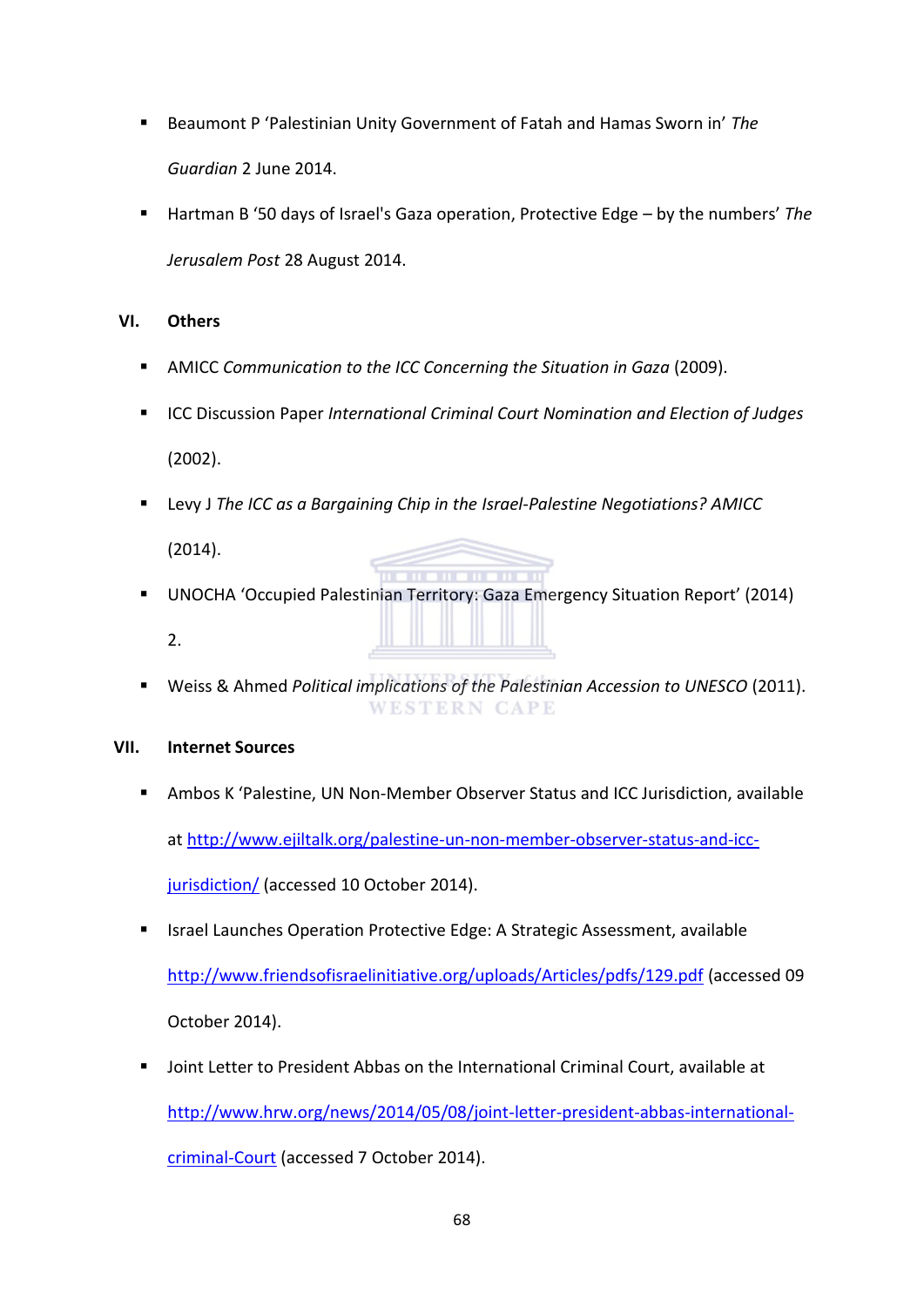- Kearney M 'What Would Happen if Palestine Joined the International Criminal Court?' (2014) available at [http://www.globalresearch.ca/what-would-happen-if](http://www.globalresearch.ca/what-would-happen-if-palestine-joined-the-international-criminal-court/5397003)[palestine-joined-the-international-criminal-Court/5397003](http://www.globalresearch.ca/what-would-happen-if-palestine-joined-the-international-criminal-court/5397003) (accessed 7 October 2014).
- **Operation Cast Lead: A Timeline, available at** [http://deadclydeside.wordpress.com/2014/07/18/operation-protective-edge-a](http://deadclydeside.wordpress.com/2014/07/18/operation-protective-edge-a-timeline/)[timeline/](http://deadclydeside.wordpress.com/2014/07/18/operation-protective-edge-a-timeline/) (accessed 09 October 2014).
- Opposing Palestinian Membership of the ICC is a Clear Case of Double-Standards available at [http://www.hrw.org/news/2014/05/22/opposing-palestinian](http://www.hrw.org/news/2014/05/22/opposing-palestinian-membership-icc-clear-case-double-standards)[membership-icc-clear-case-double-standards\(](http://www.hrw.org/news/2014/05/22/opposing-palestinian-membership-icc-clear-case-double-standards)accessed 7 October 2014).
- Schabas W 'The Prosecutor and Palestine: Deference to the Security Council' (2012) available at [http://humanrightsdoctorate.blogspot.com/2012/04/Prosecutor-and](http://humanrightsdoctorate.blogspot.com/2012/04/prosecutor-and-palestine-deference-to.html)[palestine-deference-to.html](http://humanrightsdoctorate.blogspot.com/2012/04/prosecutor-and-palestine-deference-to.html) (accessed 01 October 2014).
- Statement of the Prosecutor of the International Criminal Court, Fatou Bensouda: 'The Public Deserves to know the Truth about the ICC's Jurisdiction over Palestine' available at [http://www.icc-](http://www.icc-cpi.int/EN_Menus/icc/press%20and%20media/press%20releases/pages/otp-st-14-09-02.aspx)

[cpi.int/EN\\_Menus/icc/press%20and%20media/press%20releases/pages/otp-st-14-](http://www.icc-cpi.int/EN_Menus/icc/press%20and%20media/press%20releases/pages/otp-st-14-09-02.aspx) [09-02.aspx](http://www.icc-cpi.int/EN_Menus/icc/press%20and%20media/press%20releases/pages/otp-st-14-09-02.aspx) (accessed 07 October 2014).

- The ICC on Ukraine available at [http://www.icc](http://www.icc-cpi.int/en_menus/icc/structure%20of%20the%20court/office%20of%20the%20prosecutor/comm%20and%20ref/pe-ongoing/ukraine/pages/ukraine.aspx)[cpi.int/en\\_menus/icc/structure%20of%20the%20Court/office%20of%20the%20Pros](http://www.icc-cpi.int/en_menus/icc/structure%20of%20the%20court/office%20of%20the%20prosecutor/comm%20and%20ref/pe-ongoing/ukraine/pages/ukraine.aspx) [ecutor/comm%20and%20ref/pe-ongoing/ukraine/pages/ukraine.aspx](http://www.icc-cpi.int/en_menus/icc/structure%20of%20the%20court/office%20of%20the%20prosecutor/comm%20and%20ref/pe-ongoing/ukraine/pages/ukraine.aspx) (accessed 31 August 2014).
- The Office of the Prosecutor, Situation in Palestine (2012) available at [http://www.icc-cpi.int/NR/rdonlyres/C6162BBF-FEB9-4FAF-AFA9-](http://www.icc-cpi.int/NR/rdonlyres/C6162BBF-FEB9-4FAF-AFA9-836106D2694A/284387/SituationinPalestine030412ENG.pdf)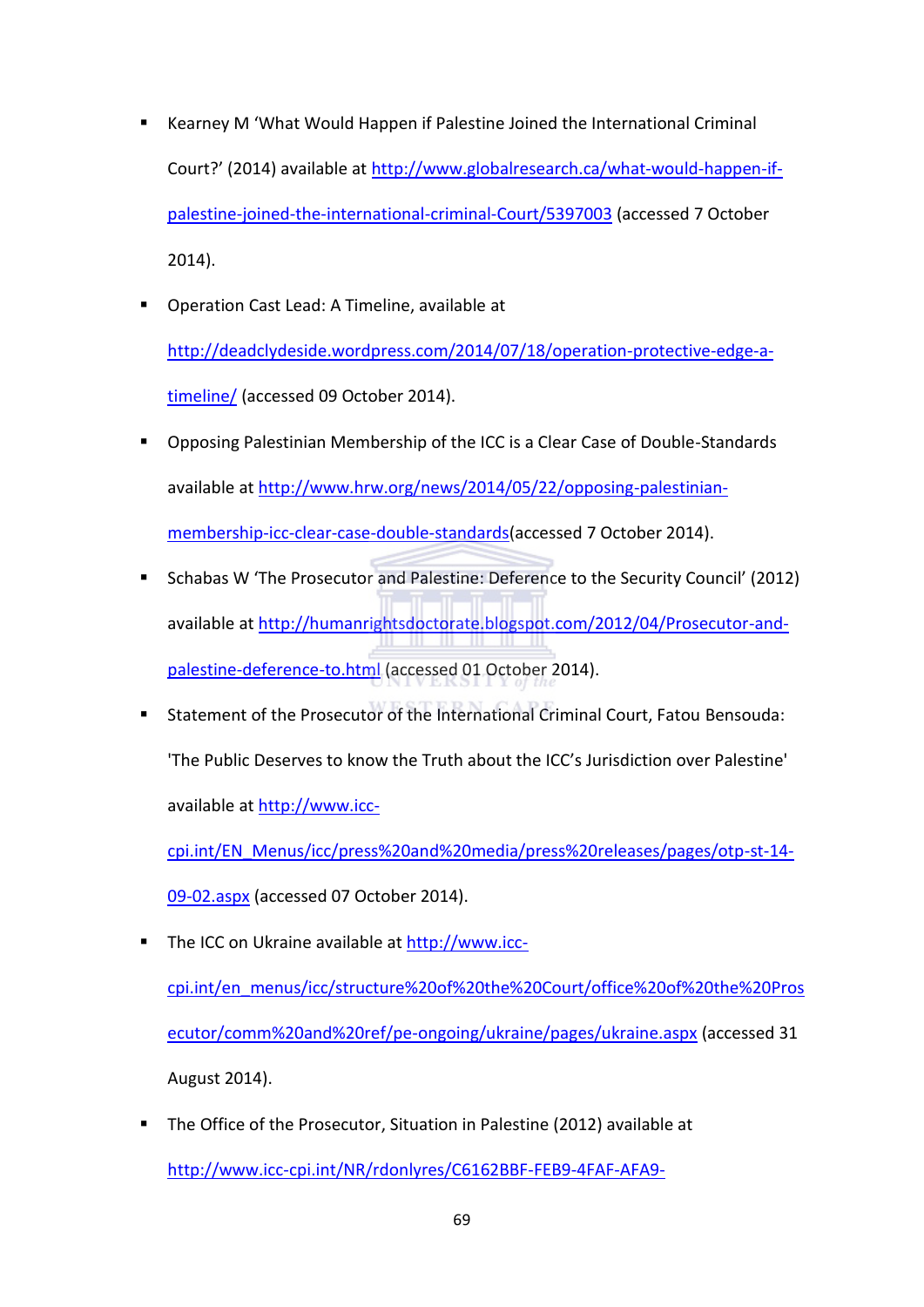[836106D2694A/284387/SituationinPalestine030412ENG.pdf](http://www.icc-cpi.int/NR/rdonlyres/C6162BBF-FEB9-4FAF-AFA9-836106D2694A/284387/SituationinPalestine030412ENG.pdf) (accessed 29

September 2014).

 UN Human Rights 'An independent, international commission of inquiry to investigate the conflict in the occupied Palestinian territories' available at <http://www.ohchr.org/EN/NewsEvents/Pages/IICIOPT.aspx>(accessed 10 October 2014).



**UNIVERSITY** of the **WESTERN CAPE**